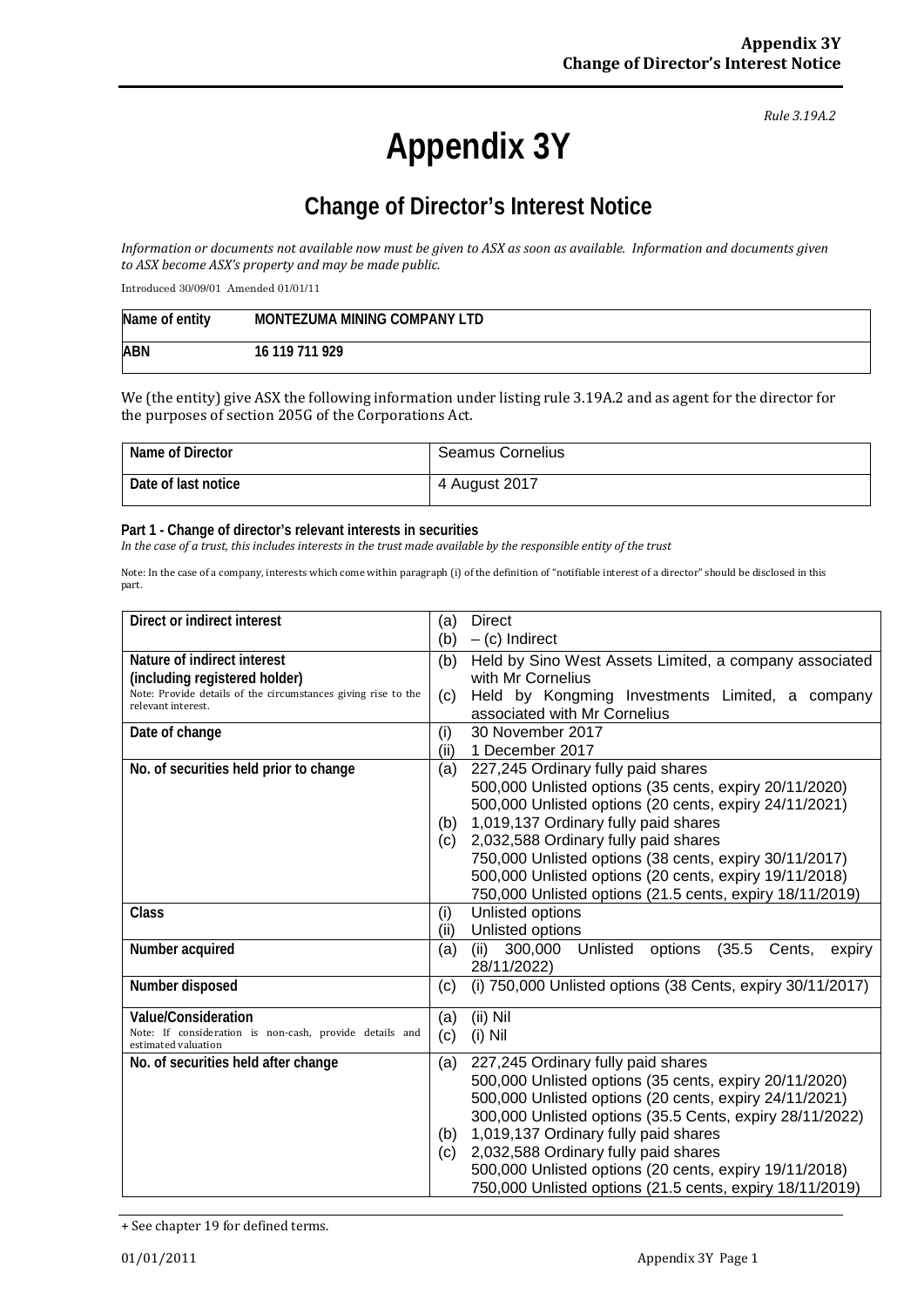| Nature of change                                                                                                                                                      | (ii) Issue as approved by shareholders at the Annual                     |
|-----------------------------------------------------------------------------------------------------------------------------------------------------------------------|--------------------------------------------------------------------------|
| Example: on-market trade, off-market trade, exercise of<br>options, issue of securities under dividend reinvestment plan, $\binom{c}{c}$<br>participation in buy-back | General Meeting of the Company held on 28/11/2017.<br>(i) Option expiry. |

#### **Part 2 – Change of director's interests in contracts**

Note: In the case of a company, interests which come within paragraph (ii) of the definition of "notifiable interest of a director" should be disclosed in this part.

| Detail of contract                                                                                                                                                          | N/A |
|-----------------------------------------------------------------------------------------------------------------------------------------------------------------------------|-----|
| Nature of interest                                                                                                                                                          | N/A |
| Name of registered holder<br>(if issued securities)                                                                                                                         | N/A |
| Date of change                                                                                                                                                              | N/A |
| No. and class of securities to which<br>interest related prior to change<br>Note: Details are only required for a contract in<br>relation to which the interest has changed | N/A |
| Interest acquired                                                                                                                                                           | N/A |
| Interest disposed                                                                                                                                                           | N/A |
| <b>Value/Consideration</b><br>Note: If consideration is non-cash, provide details and<br>an estimated valuation                                                             | N/A |
| Interest after change                                                                                                                                                       | N/A |

### **Part 3 –** +**Closed period**

| Were the interests in the securities or contracts detailed above                                 | No. |
|--------------------------------------------------------------------------------------------------|-----|
| traded during a <sup>+</sup> closed period where prior written clearance<br>was required?        |     |
| If so, was prior written clearance provided to allow the trade to<br>proceed during this period? | N/A |
| If prior written clearance was provided, on what date was this<br>provided?                      | N/A |

John Fillon

**John Ribbons** Company Secretary 1 December 2017

<sup>+</sup> See chapter 19 for defined terms.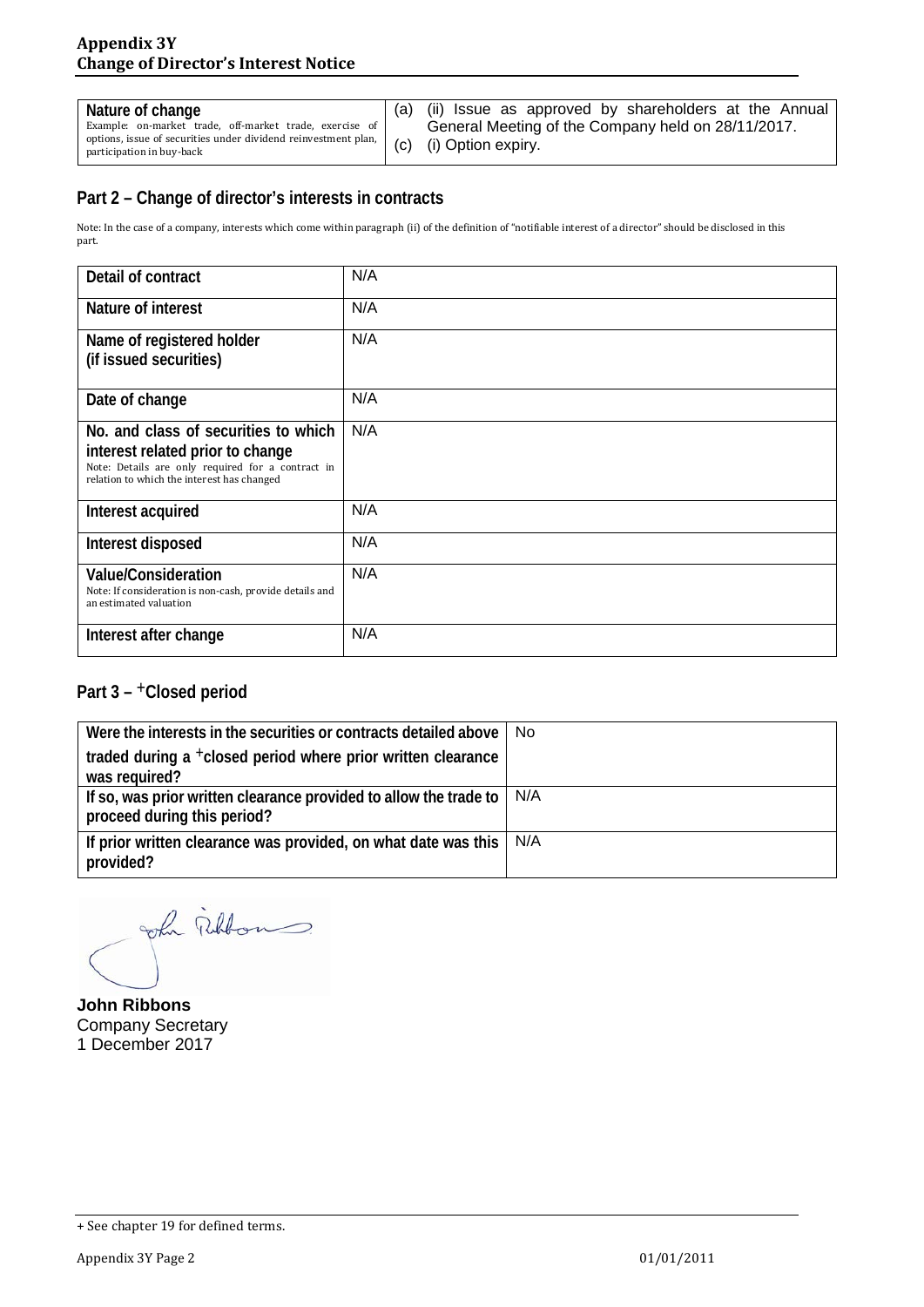*Rule 3.19A.2*

# **Appendix 3Y**

## **Change of Director's Interest Notice**

*Information or documents not available now must be given to ASX as soon as available. Information and documents given to ASX become ASX's property and may be made public.*

Introduced 30/09/01 Amended 01/01/11

| Name of entity | MONTEZUMA MINING COMPANY LTD |
|----------------|------------------------------|
| <b>ABN</b>     | 16 119 711 929               |

We (the entity) give ASX the following information under listing rule 3.19A.2 and as agent for the director for the purposes of section 205G of the Corporations Act.

| Name of Director    | Justin Brown   |
|---------------------|----------------|
| Date of last notice | 28 August 2017 |

#### **Part 1 - Change of director's relevant interests in securities**

*In the case of a trust, this includes interests in the trust made available by the responsible entity of the trust*

Note: In the case of a company, interests which come within paragraph (i) of the definition of "notifiable interest of a director" should be disclosed in this part.

| Direct or indirect interest                                                         |      | Direct                                                                |  |
|-------------------------------------------------------------------------------------|------|-----------------------------------------------------------------------|--|
|                                                                                     |      | $-$ (d) Indirect                                                      |  |
| Nature of indirect interest                                                         |      | Held by Aradia Ventures Pty Ltd, a company associated                 |  |
| (including registered holder)                                                       |      | with Mr Brown                                                         |  |
| Note: Provide details of the circumstances giving rise to the<br>relevant interest. | (c)  | Held by Mr Brown's spouse                                             |  |
|                                                                                     | (d)  | Held by Aradia SF Pty Ltd <aradia a="" c="" superfund="">, a</aradia> |  |
|                                                                                     |      | company associated with Mr Brown                                      |  |
| Date of change                                                                      | (i)  | 30 November 2017                                                      |  |
|                                                                                     | (ii) | 1 December 2017                                                       |  |
| No. of securities held prior to change                                              | (a)  | 62,500 Ordinary fully paid shares                                     |  |
|                                                                                     | (b)  | 4,137,500 Ordinary fully paid shares                                  |  |
|                                                                                     |      | 1,500,000 Unlisted options (38 cents, expiry 30/11/2017)              |  |
|                                                                                     |      | 1,000,000 Unlisted options (20 cents, expiry 19/11/2018)              |  |
|                                                                                     |      | 1,250,000 Unlisted options (21.5 cents, expiry 18/11/2019)            |  |
|                                                                                     |      | 1,000,000 Unlisted options (35 cents, expiry 20/11/2020)              |  |
|                                                                                     |      | 1,000,000 Unlisted options (20 cents, expiry 24/11/2021)              |  |
|                                                                                     |      | 12,500 Ordinary fully paid shares                                     |  |
|                                                                                     |      | 200,000 Ordinary fully paid shares<br>(d)                             |  |
| Class                                                                               | (i)  | Unlisted options                                                      |  |
|                                                                                     | (ii) | Unlisted options                                                      |  |
| Number acquired                                                                     | (b)  | Unlisted<br>(35.5)<br>600,000<br>options<br>Cents,<br>(ii)<br>expiry  |  |
|                                                                                     |      | 28/11/2022)                                                           |  |
| Number disposed                                                                     | (b)  | 1,500,000<br>(38<br>Unlisted<br>(i)<br>options<br>Cents,<br>expiry    |  |
|                                                                                     |      | 30/11/2017)                                                           |  |
| Value/Consideration                                                                 | (b)  | $(i)$ Nil                                                             |  |
| Note: If consideration is non-cash, provide details and<br>estimated valuation      | (b)  | (ii) Nil                                                              |  |

<sup>+</sup> See chapter 19 for defined terms.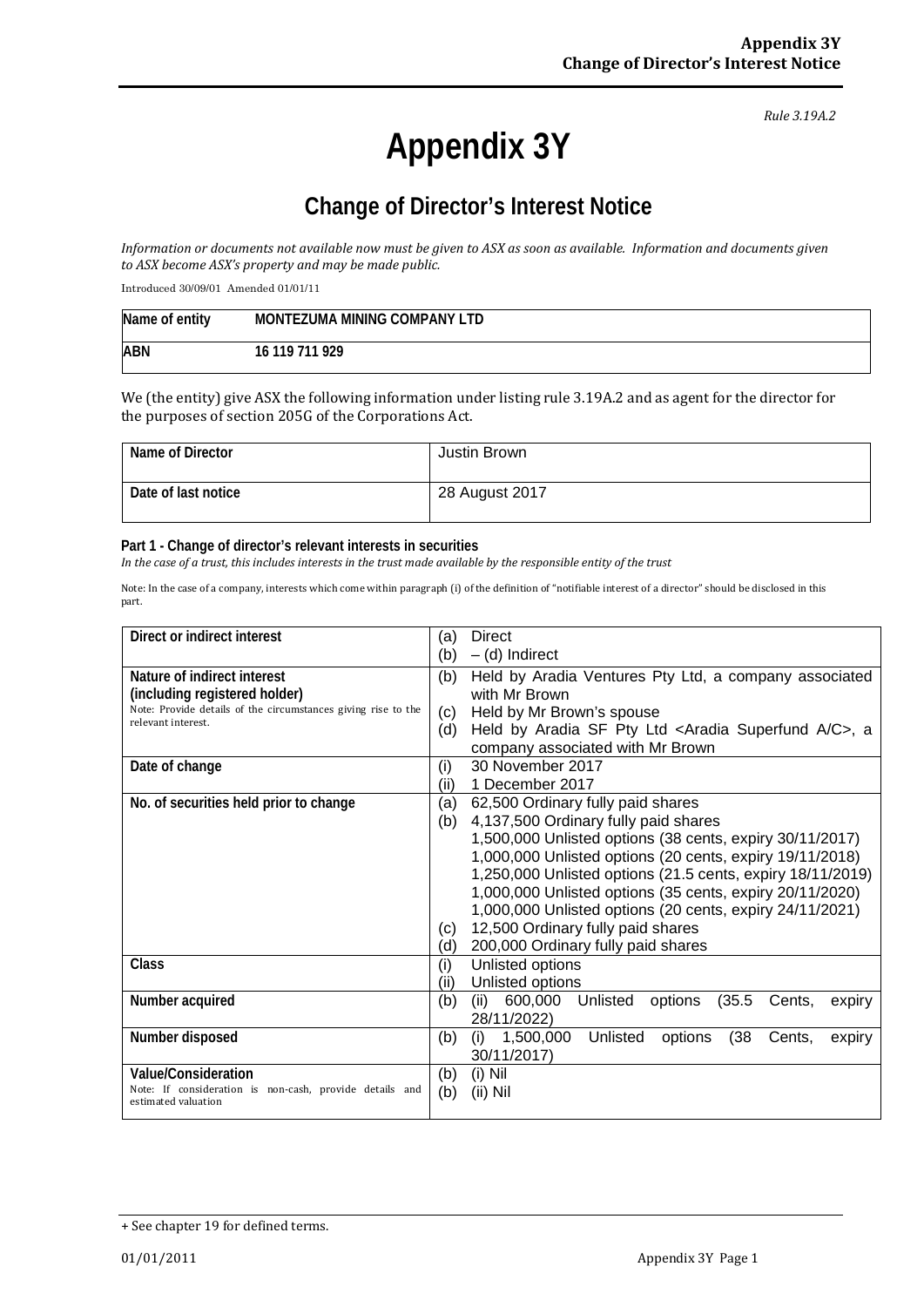| No. of securities held after change                                                                                 |      | 62,500 Ordinary fully paid shares                                                                     |
|---------------------------------------------------------------------------------------------------------------------|------|-------------------------------------------------------------------------------------------------------|
|                                                                                                                     |      | 4,137,500 Ordinary fully paid shares                                                                  |
|                                                                                                                     |      | 1,000,000 Unlisted options (20 cents, expiry 19/11/2018)                                              |
|                                                                                                                     |      | 1,250,000 Unlisted options (21.5 cents, expiry 18/11/2019)                                            |
|                                                                                                                     |      | 1,000,000 Unlisted options (35 cents, expiry 20/11/2020)                                              |
|                                                                                                                     |      | 1,000,000 Unlisted options (20 cents, expiry 24/11/2021)                                              |
|                                                                                                                     |      | 600,000 Unlisted options (35.5 Cents, expiry 28/11/2022)                                              |
|                                                                                                                     | (c)  | 12,500 Ordinary fully paid shares                                                                     |
|                                                                                                                     | (d)  | 200,000 Ordinary fully paid shares                                                                    |
| Nature of change                                                                                                    | (i)  | Option expiry.                                                                                        |
| Example: on-market trade, off-market trade, exercise of<br>options, issue of securities under dividend reinvestment | (ii) | Issue as approved by shareholders at the Annual General<br>Meeting of the Company held on 28/11/2017. |
| plan, participation in buy-back                                                                                     |      |                                                                                                       |

#### **Part 2 – Change of director's interests in contracts**

Note: In the case of a company, interests which come within paragraph (ii) of the definition of "notifiable interest of a director" should be disclosed in this part.

| Detail of contract                                                                                                                                                          | N/A |
|-----------------------------------------------------------------------------------------------------------------------------------------------------------------------------|-----|
| Nature of interest                                                                                                                                                          | N/A |
| Name of registered holder<br>(if issued securities)                                                                                                                         | N/A |
| Date of change                                                                                                                                                              | N/A |
| No. and class of securities to which<br>interest related prior to change<br>Note: Details are only required for a contract in<br>relation to which the interest has changed | N/A |
| Interest acquired                                                                                                                                                           | N/A |
| Interest disposed                                                                                                                                                           | N/A |
| <b>Value/Consideration</b><br>Note: If consideration is non-cash, provide details and<br>an estimated valuation                                                             | N/A |
| Interest after change                                                                                                                                                       | N/A |

#### **Part 3 –** +**Closed period**

| Were the interests in the securities or contracts detailed above                                 | No. |
|--------------------------------------------------------------------------------------------------|-----|
| traded during a <sup>+</sup> closed period where prior written clearance<br>was required?        |     |
| If so, was prior written clearance provided to allow the trade to<br>proceed during this period? | N/A |
| If prior written clearance was provided, on what date was this<br>provided?                      | N/A |

John Fillons.

**John Ribbons** Company Secretary 1 December 2017

<sup>+</sup> See chapter 19 for defined terms.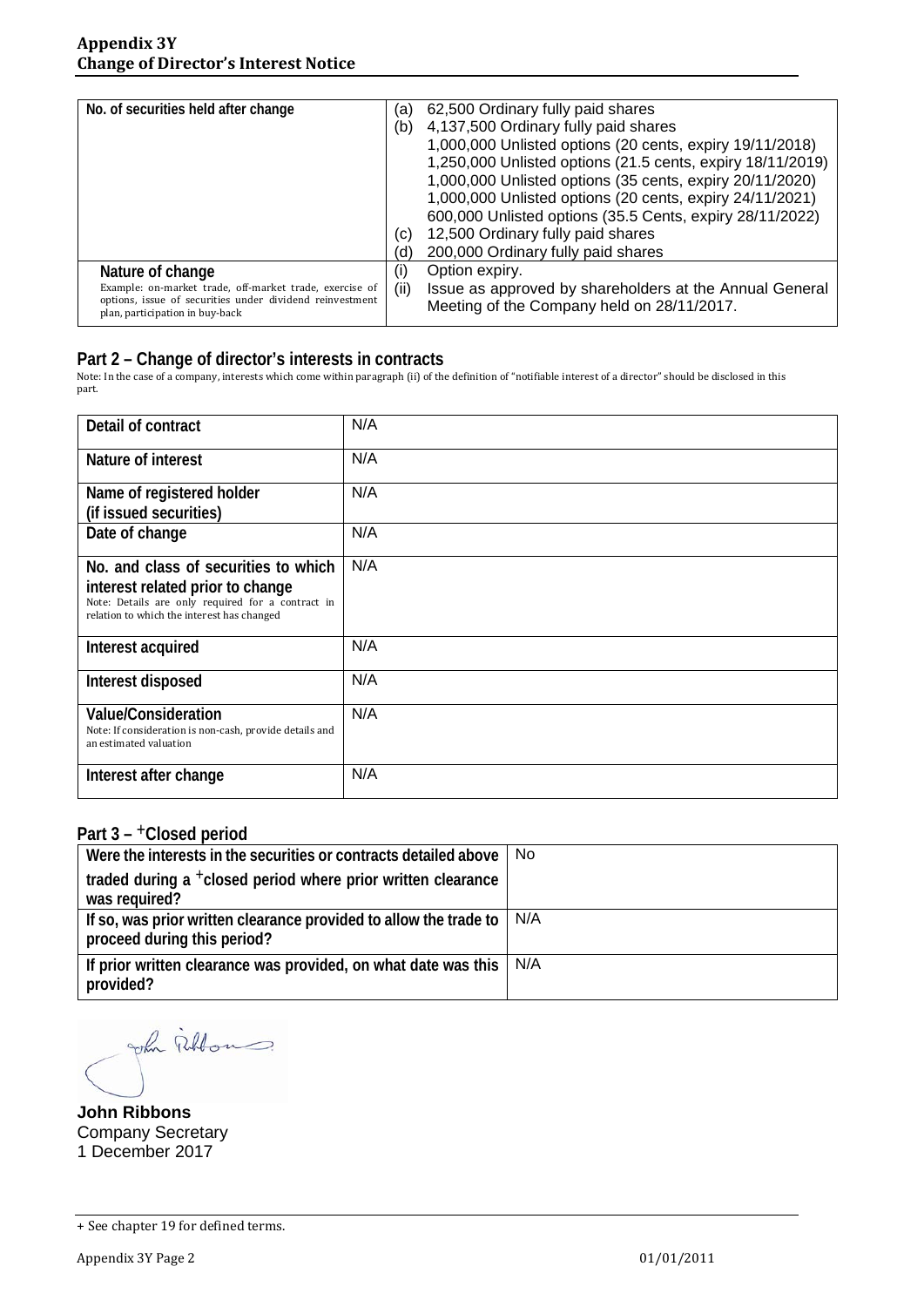*Rule 3.19A.2*

# **Appendix 3Y**

## **Change of Director's Interest Notice**

*Information or documents not available now must be given to ASX as soon as available. Information and documents given to ASX become ASX's property and may be made public.*

Introduced 30/09/01 Amended 01/01/11

| Name of entity | MONTEZUMA MINING COMPANY LTD |
|----------------|------------------------------|
| <b>ABN</b>     | 16 119 711 929               |

We (the entity) give ASX the following information under listing rule 3.19A.2 and as agent for the director for the purposes of section 205G of the Corporations Act.

| Name of Director    | John Ribbons    |
|---------------------|-----------------|
| Date of last notice | 5 December 2016 |

#### **Part 1 - Change of director's relevant interests in securities**

*In the case of a trust, this includes interests in the trust made available by the responsible entity of the trust*

Note: In the case of a company, interests which come within paragraph (i) of the definition of "notifiable interest of a director" should be disclosed in this part.

| Direct or indirect interest                                                                                                                                                | Indirect                                                                                                                                                                                                                                                                                                                                 |  |
|----------------------------------------------------------------------------------------------------------------------------------------------------------------------------|------------------------------------------------------------------------------------------------------------------------------------------------------------------------------------------------------------------------------------------------------------------------------------------------------------------------------------------|--|
| Nature of indirect interest<br>(including registered holder)<br>Note: Provide details of the circumstances giving rise to the<br>relevant interest.                        | Held by Mr Ribbons' spouse                                                                                                                                                                                                                                                                                                               |  |
| Date of change                                                                                                                                                             | 30 November 2017<br>(i)<br>1 December 2017<br>(ii)                                                                                                                                                                                                                                                                                       |  |
| No. of securities held prior to change                                                                                                                                     | 500,000 Ordinary fully paid shares<br>750,000 Unlisted options (38 cents, expiry 30/11/2017)<br>500,000 Unlisted options (20 cents, expiry 19/11/2018)<br>750,000 Unlisted options (21.5 cents, expiry 18/11/2019)<br>500,000 Unlisted options (35 cents, expiry 20/11/2020)<br>500,000 Unlisted options (20 cents, expiry 24/11/2021)   |  |
| Class                                                                                                                                                                      | Unlisted options<br>(i)<br>Unlisted options<br>(ii)                                                                                                                                                                                                                                                                                      |  |
| Number acquired                                                                                                                                                            | 300,000 Unlisted options (35.5 cents, expiry 28/11/2022)<br>(ii)                                                                                                                                                                                                                                                                         |  |
| Number disposed                                                                                                                                                            | 750,000 Unlisted options (38 cents, expiry 30/11/2017)<br>(i)                                                                                                                                                                                                                                                                            |  |
| Value/Consideration<br>Note: If consideration is non-cash, provide details and<br>estimated valuation                                                                      | (i)<br>Nil<br>Nil<br>(ii)                                                                                                                                                                                                                                                                                                                |  |
| No. of securities held after change                                                                                                                                        | 500,000 Ordinary fully paid shares<br>500,000 Unlisted options (20 cents, expiry 19/11/2018)<br>750,000 Unlisted options (21.5 cents, expiry 18/11/2019)<br>500,000 Unlisted options (35 cents, expiry 20/11/2020)<br>500,000 Unlisted options (20 cents, expiry 24/11/2021)<br>300,000 Unlisted options (35.5 Cents, expiry 28/11/2022) |  |
| Nature of change<br>Example: on-market trade, off-market trade, exercise of<br>options, issue of securities under dividend reinvestment plan,<br>participation in buy-back | (i)<br>Expiry of options.<br>Issue of options as approved by shareholders at the Annual<br>(ii)<br>General Meeting of the Company held on 28/11/2017.                                                                                                                                                                                    |  |

<sup>+</sup> See chapter 19 for defined terms.